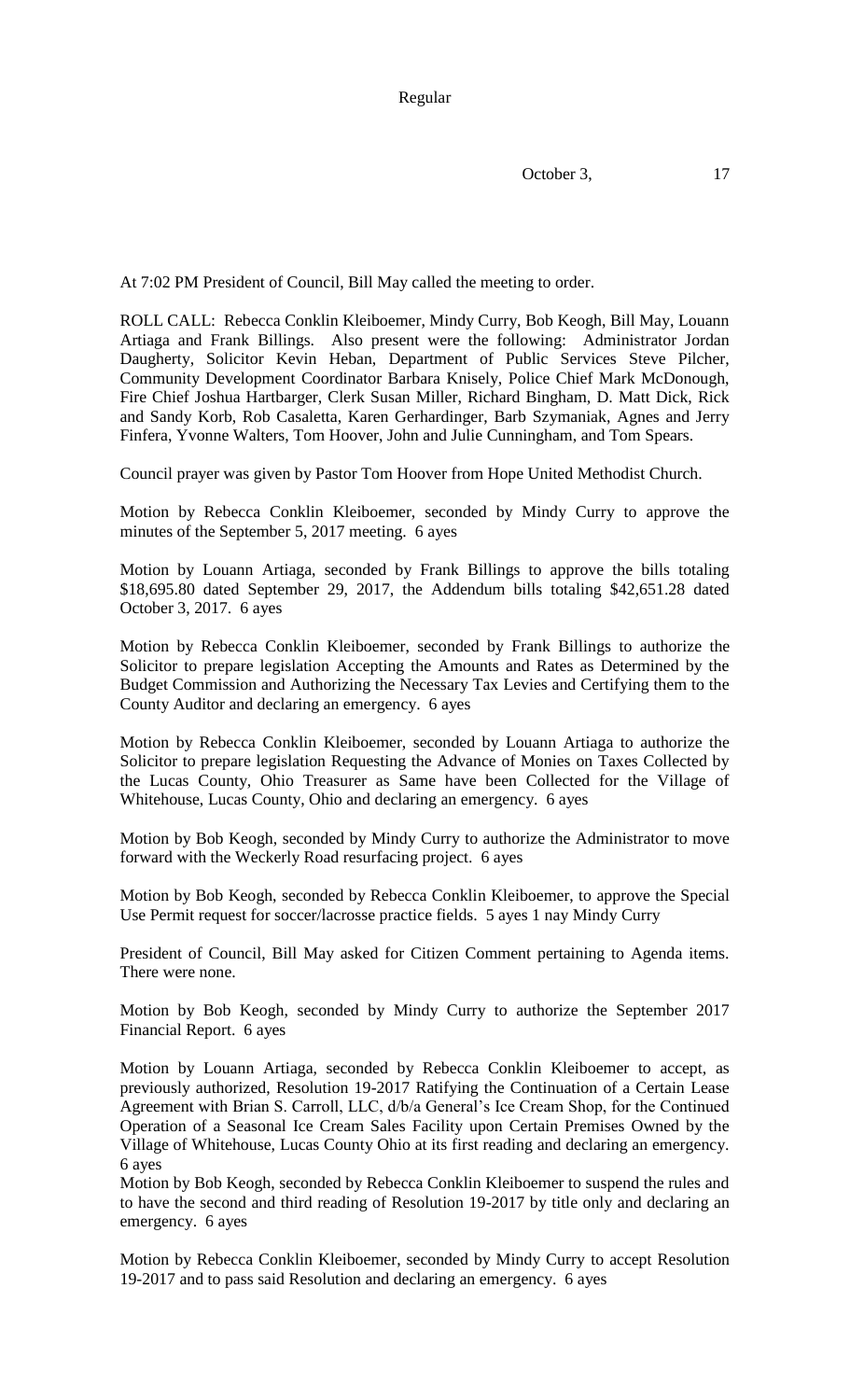October 3, 17

Motion by Bob Keogh, seconded by Mindy Curry to accept, as previously authorized, Resolution 20-2017 Requesting the Advance of Monies on Taxes Collected by the Lucas County, Ohio Treasurer as Same have been Collected for the Village of Whitehouse, Lucas County, Ohio at its first reading and declaring an emergency. 6 ayes

Motion by Rebecca Conklin Kleiboemer, seconded by Mindy Curry to suspend the rules and to have the second and third reading of Resolution 20-2017 by title only and declaring an emergency. 6 ayes

Motion by Rebecca Conklin Kleiboemer, seconded by Bob Keogh to accept Resolution 20- 2017 and to pass said Resolution and declaring an emergency. 6 ayes

Motion by Bob Keogh, seconded by Louann Artiaga to accept, as previously authorized, Resolution 21-2017 Accepting the Amounts and Rates as Determined by the Budget Commission and Authorizing the Necessary Tax Levies and Certifying them to the County Auditor at its first reading and declaring an emergency. 6 ayes

Motion by Louann Artiaga, seconded by Frank Billings to suspend the rules and to have the second and third reading of Resolution 21-2017 by title only and declaring an emergency. 6 ayes

Motion by Bob Keogh seconded by Rebecca Conklin Kleiboemer, to accept Resolution 21- 2017 and to pass said Resolution and declaring an emergency. 6 ayes

Other items discussed:

- Candidates Night October 10, 2017 at the Anthony Wayne High School Auditorium Waterville Township candidates begin at 6:30 PM, Whitehouse Council candidates begin at 7:45 PM
- Committee of the Whole meeting October 24, 2017 at 6:30 PM
- Budget timeline
- Public hearing discussing a Special Use Permit request for soccer/lacrosse practice fields, to be Ultimately decided by the Planning Commission
- Planning Commission meeting October 9, 2017 at 7:00 PM
- December 19, 2017 last Council meeting of the year
- Tree Commission minutes to be presented at the second Council meeting of the month
- Outsourcing refuse
- Contacting the state to add Whitehouse under Napoleon now that the bypass is open
- Excellent job on the bike path down Providence along AWYF soccer fields
- Mapping of Village Park for future tree plantings, project from Owen's students, Underground Utility maps
- Audit field work done, all recommendations from last year implemented
- Moving forward with decision on outsourcing refuse for budget purposes
- All ongoing zoning incidents would be on Jacob's report
- Trick or Treat in the Village of Whitehouse will be held on October 3, 2017 from 6:00 – 8:00 PM
- Bethany House fundraiser October 15, 2017
- Replacing curbing on Oak Brook to begin next week, closed to through traffic, to be completed by October 31, 2017
- Looking at fence for Rupp Road bridge